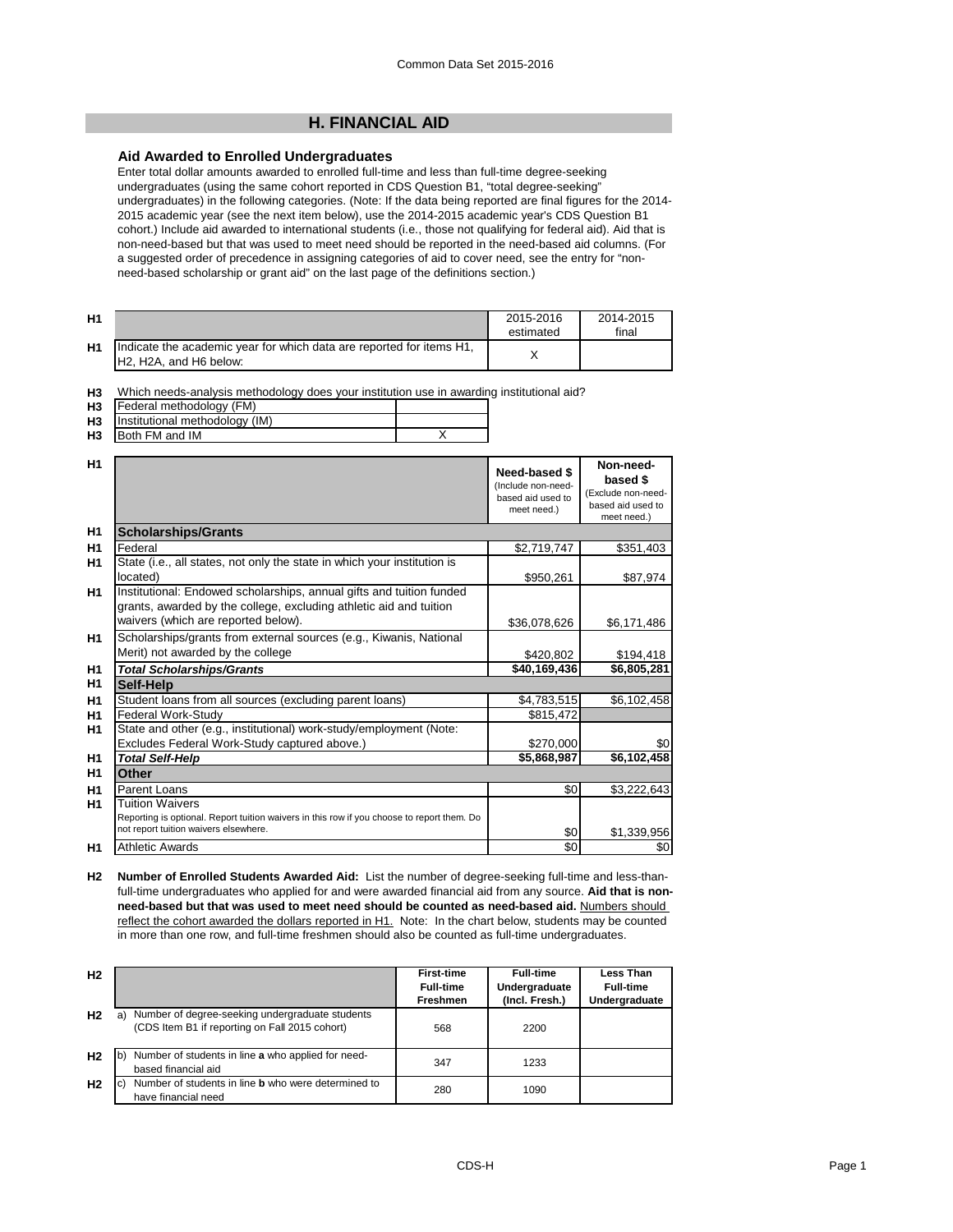| H2             |     | d) Number of students in line c who were awarded any<br>financial aid                                                                                                                                                                                                                        | 280          | 1090         |  |
|----------------|-----|----------------------------------------------------------------------------------------------------------------------------------------------------------------------------------------------------------------------------------------------------------------------------------------------|--------------|--------------|--|
| H <sub>2</sub> |     | e) Number of students in line <b>d</b> who were awarded any<br>need-based scholarship or grant aid                                                                                                                                                                                           | 275          | 1071         |  |
| H2             |     | Number of students in line <b>d</b> who were awarded any<br>need-based self-help aid                                                                                                                                                                                                         | 261          | 1034         |  |
| H <sub>2</sub> | g)  | Number of students in line <b>d</b> who were awarded any<br>non-need-based scholarship or grant aid                                                                                                                                                                                          | 64           | 100          |  |
| H <sub>2</sub> | lh) | Number of students in line d whose need was fully met<br>(exclude PLUS loans, unsubsidized loans, and private<br>alternative loans)                                                                                                                                                          | 280          | 1090         |  |
| H2             |     | On average, the percentage of need that was met of<br>students who were awarded any need-based aid.<br>Exclude any aid that was awarded in excess of need as<br>well as any resources that were awarded to replace<br>EFC (PLUS loans, unsubsidized loans, and private<br>alternative loans) | 100.0%       | 100.0%       |  |
| H <sub>2</sub> |     | The average financial aid package of those in line d.<br>Exclude any resources that were awarded to replace<br>EFC (PLUS loans, unsubsidized loans, and private<br>alternative loans)                                                                                                        | \$40,330     | \$<br>41.663 |  |
| H <sub>2</sub> | k)  | Average need-based scholarship and grant award of<br>those in line e                                                                                                                                                                                                                         | \$<br>35,750 | \$35,500     |  |
| H <sub>2</sub> |     | Average need-based self-help award (excluding PLUS<br>loans, unsubsidized loans, and private alternative loans)<br>of those in line f                                                                                                                                                        | \$4,732      | \$<br>5,805  |  |
| H <sub>2</sub> | m)  | Average need-based loan (excluding PLUS loans,<br>unsubsidized loans, and private alternative loans) of<br>those in line f who were awarded a need-based loan                                                                                                                                | \$<br>3,570  | \$.<br>4.900 |  |

**H2A Number of Enrolled Students Awarded Non-need-based Scholarships and Grants**: List the number of degree-seeking full-time and less-than-full-time undergraduates who had no financial need and who were awarded institutional non-need-based scholarship or grant aid. Numbers should reflect the cohort awarded the dollars reported in H1. Note: In the chart below, students may be counted in more than one row, and full-time freshmen should also be counted as full-time undergraduates.

| H2A         |                                                                                                                                                                                                                  | <b>First-time</b><br><b>Full-time</b><br><b>Freshmen</b> | <b>Full-time</b><br>Undergrad<br>(Incl. Fresh.) | Less Than<br><b>Full-time</b><br>Undergrad |
|-------------|------------------------------------------------------------------------------------------------------------------------------------------------------------------------------------------------------------------|----------------------------------------------------------|-------------------------------------------------|--------------------------------------------|
| $H2A \ln$   | Number of students in line a who had no financial need<br>and who were awarded institutional non-need-based<br>scholarship or grant aid (exclude those who were<br>awarded athletic awards and tuition benefits) | 194                                                      | 653                                             |                                            |
| $H2A$ (0)   | Average dollar amount of institutional non-need-based<br>scholarship and grant aid awarded to students in line n                                                                                                 | \$<br>9,500                                              | \$<br>9,500                                     |                                            |
| $H2A$ $p)$  | Number of students in line a who were awarded an<br>institutional non-need-based athletic scholarship or<br>grant                                                                                                | $\Omega$                                                 | $\Omega$                                        |                                            |
| $H2A$ $q$ ) | Average dollar amount of institutional non-need-based<br>athletic scholarships and grants awarded to students in<br>line <b>p</b>                                                                                | \$0                                                      | \$0                                             |                                            |

**H3** Incorporated into H1 above.

**Note:** These are the graduates and loan types to include and exclude in order to fill out CDS H4 and H5.

Include: \* 2015 undergraduate class: all

students who started at your institution as first-

time students and received a bachelor's degree

between July 1, 2014 and June 30, 2015.

\* only loans made to students who borrowed

while enrolled at your institution.

\* co-signed loans.

Exclude: \* students who transferred in.

\* money borrowed at other institutions.

\* parent loans

\* students who did not graduate or who graduated with another degree or certificate (but no bachelor's degree)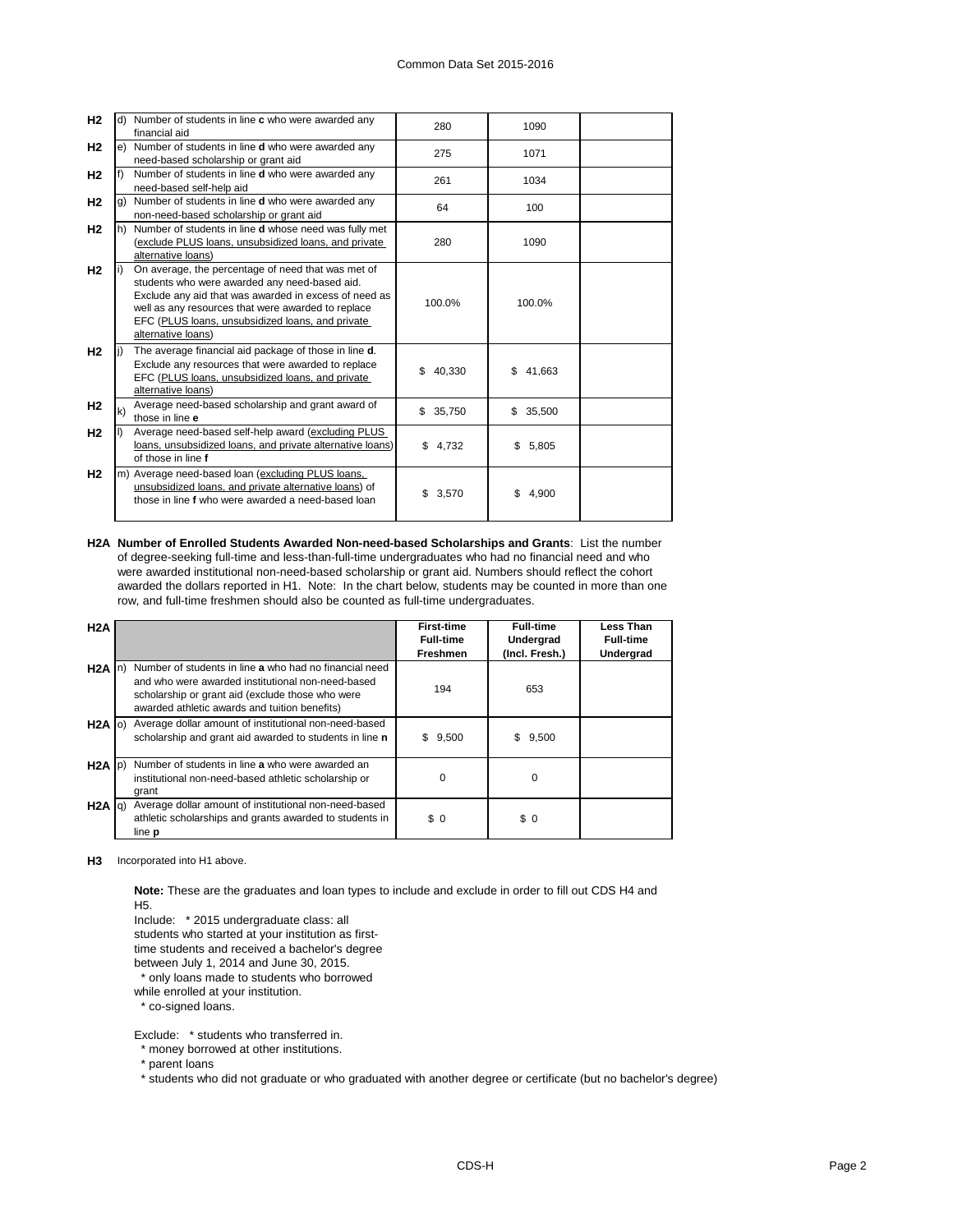- **H4** Provide the number of students in the 2015 undergraduate class who started at your institution as first-time students and received a bachelor's degree between July 1, 2014 and June 30, 2015. Exclude students who transferred into your institution
- **H5** Number and percent of students in class (defined in H4 above) borrowing from federal, non-federal, and any loan sources, and the average (or mean) amount borrowed

**H5**

|                                                                                                                                                                                                                                                           | Number in the<br>class (defined in<br>H <sub>4</sub> above) who<br>borrowed | Percent of the<br>class (defined<br>above) who<br><b>borrowed</b><br>$(nearest 1\%)$ | Average per-<br>undergraduate-<br><b>borrower</b><br>cumulative<br>principal<br>borrowed, of<br>those in the first<br>column (nearest<br>\$1) |
|-----------------------------------------------------------------------------------------------------------------------------------------------------------------------------------------------------------------------------------------------------------|-----------------------------------------------------------------------------|--------------------------------------------------------------------------------------|-----------------------------------------------------------------------------------------------------------------------------------------------|
| a) Any loan program: Federal Perkins, Federal Stafford<br>Subsidized and Unsubsidized, institutional, state,<br>private loans that your institution is aware of, etc.<br>Include both Federal Direct Student Loans and Federal<br>Family Education Loans. | 330                                                                         | 67%                                                                                  | \$31,820                                                                                                                                      |
| b) Federal loan programs: Federal Perkins, Federal<br>Stafford Subsidized and Unsubsidized. Include both<br>Federal Direct Student Loans and Federal Family<br><b>Education Loans.</b>                                                                    | 326                                                                         | 66%                                                                                  | \$23,560                                                                                                                                      |
| c) Institutional loan programs.                                                                                                                                                                                                                           | 88                                                                          | 18%                                                                                  | \$7,563                                                                                                                                       |
| d) State loan programs.                                                                                                                                                                                                                                   | 9                                                                           | 27%                                                                                  | \$29,775                                                                                                                                      |
| e) Private alternative loans made by a bank or<br>lender.                                                                                                                                                                                                 | 37                                                                          | 8%                                                                                   | \$49,650                                                                                                                                      |

#### **Aid to Undergraduate Degree-seeking Nonresident Aliens** (Note: Report numbers and dollar amounts for the same academic year checked in item H1.)

**H6** Indicate your institution's policy regarding institutional scholarship and grant aid for undergraduate degreeseeking nonresident aliens:

| H <sub>6</sub> | Institutional need-based scholarship or grant aid is available                                                                                                                                                                  |             |
|----------------|---------------------------------------------------------------------------------------------------------------------------------------------------------------------------------------------------------------------------------|-------------|
| H <sub>6</sub> | Institutional non-need-based scholarship or grant aid is available                                                                                                                                                              |             |
| H6             | Institutional scholarship or grant aid is not available                                                                                                                                                                         |             |
| H <sub>6</sub> | If institutional financial aid is available for undergraduate degree-seeking nonresident<br>aliens, provide the number of undergraduate degree-seeking nonresident aliens who<br>were awarded need-based or non-need-based aid: | 88          |
| H <sub>6</sub> | Average dollar amount of institutional financial aid awarded to undergraduate degree-<br>seeking nonresident aliens:                                                                                                            | \$43.067    |
| H <sub>6</sub> | Total dollar amount of institutional financial aid awarded to undergraduate degree-<br>seeking nonresident aliens:                                                                                                              | \$3,789,921 |

**H7** Check off all financial aid forms nonresident alien first-year financial aid applicants must submit: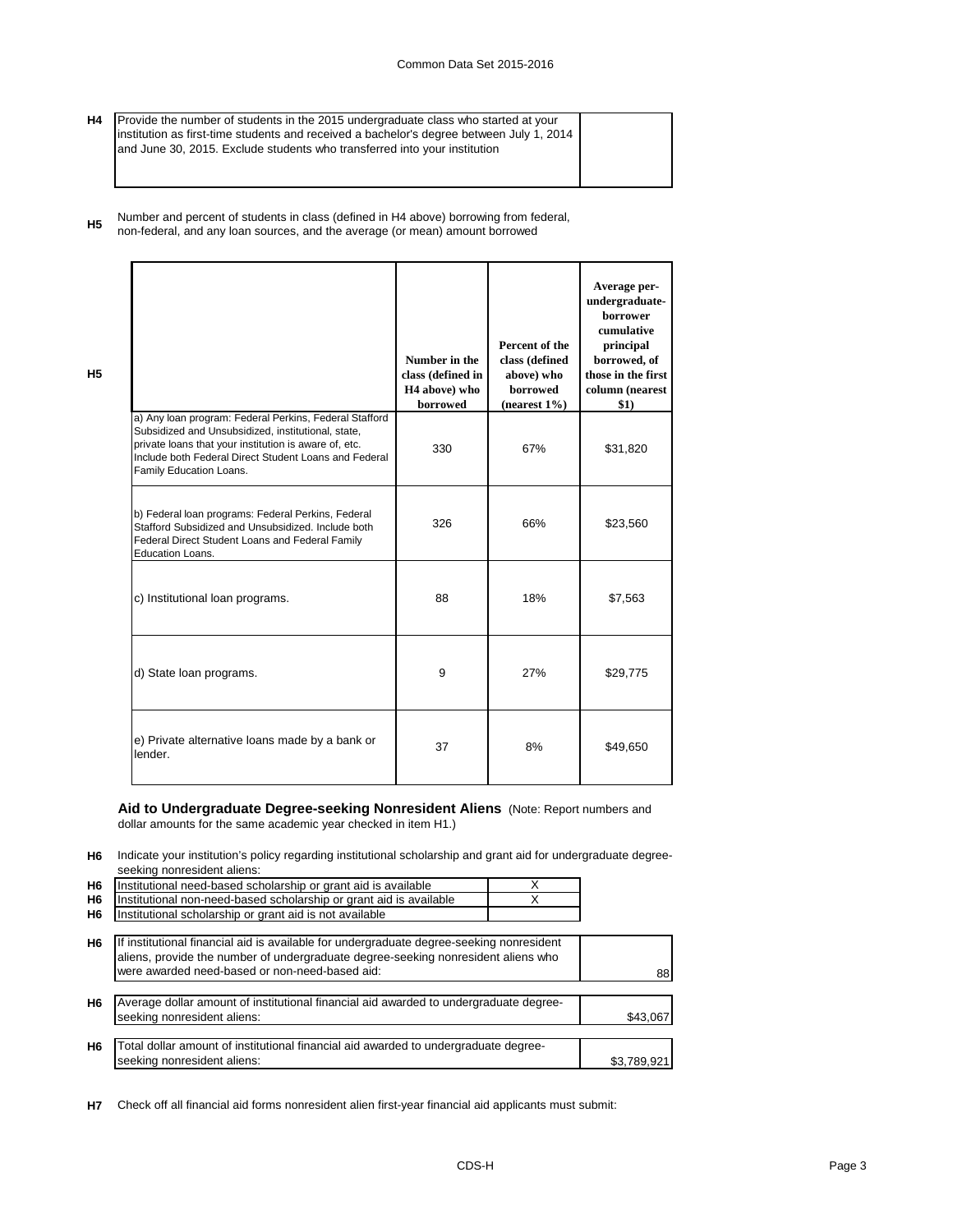| <b>H7</b> | Institution's own financial aid form              |  |
|-----------|---------------------------------------------------|--|
| <b>H7</b> | <b>ICSS/Financial Aid PROFILE</b>                 |  |
| <b>H7</b> | International Student's Financial Aid Application |  |
| <b>H7</b> | International Student's Certification of Finances |  |
| <b>H7</b> | Other (specify):                                  |  |
|           |                                                   |  |

### **Process for First-Year/Freshman Students**

**H8** Check off all financial aid forms domestic first-year (freshman) financial aid applicants must submit:

| H8             | <b>FAFSA</b>                         |  |
|----------------|--------------------------------------|--|
| H <sub>8</sub> | Institution's own financial aid form |  |
| H <sub>8</sub> | <b>CSS/Financial Aid PROFILE</b>     |  |
| H <sub>8</sub> | State aid form                       |  |
| H <sub>8</sub> | Noncustodial PROFILE                 |  |
| H <sub>8</sub> | Business/Farm Supplement             |  |
| H <sub>8</sub> | Other (specify):                     |  |
|                |                                      |  |

| Н9 | Indicate filing dates for first-year (freshman) students:          |     |
|----|--------------------------------------------------------------------|-----|
| H9 | Priority date for filing required financial aid forms:             | 2/1 |
| H9 | Deadline for filing required financial aid forms:                  | 2/1 |
| H9 | No deadline for filing required forms (applications processed on a |     |
|    | rolling basis):                                                    |     |

|                 | H <sub>10</sub> Indicate notification dates for first-year (freshman) students (answer a or b): |                                                          |     |    |      |  |
|-----------------|-------------------------------------------------------------------------------------------------|----------------------------------------------------------|-----|----|------|--|
|                 |                                                                                                 | H <sub>10</sub> a) Students notified on or about (date): |     |    | 3/25 |  |
| H <sub>10</sub> |                                                                                                 |                                                          | Yes | No |      |  |
|                 |                                                                                                 | H <sub>10</sub> b) Students notified on a rolling basis: |     |    |      |  |
| H <sub>10</sub> |                                                                                                 | If yes, starting date:                                   |     |    |      |  |

**H11** Indicate reply dates:

| H <sub>11</sub> Students must reply by (date): |                        |  |
|------------------------------------------------|------------------------|--|
| <b>H11</b> or within                           | weeks of notification. |  |
|                                                |                        |  |

## **Types of Aid Available**

Please check off all types of aid available to undergraduates at your institution:

**H12** Loans

| 1112 LUCII 13                                         |   |
|-------------------------------------------------------|---|
| H12 FEDERAL DIRECT STUDENT LOAN PROGRAM (DIRECT LOAN) |   |
| <b>H12</b> Direct Subsidized Stafford Loans           | X |
| <b>H12</b> Direct Unsubsidized Stafford Loans         | X |
| <b>H12</b> Direct PLUS Loans                          |   |
|                                                       |   |
| <b>H12</b> Federal Perkins Loans                      | Х |
| <b>H12</b> Federal Nursing Loans                      |   |
| <b>H12</b> State Loans                                |   |
| H12 College/university loans from institutional funds | Х |
| $H12$ Other (specify):                                |   |
|                                                       |   |

#### **H13** Scholarships and Grants

| <b>H13 NEED-BASED:</b>                                                   |   |
|--------------------------------------------------------------------------|---|
| <b>H13</b> Federal Pell                                                  |   |
| H <sub>13</sub> SEOG                                                     | Х |
| H <sub>13</sub> State scholarships/grants                                | Χ |
| <b>H13</b> Private scholarships                                          | х |
| H13 College/university scholarship or grant aid from institutional funds | Х |
| <b>H13</b> United Negro College Fund                                     |   |
| H13 Federal Nursing Scholarship                                          |   |
| H <sub>13</sub>   Other (specify):                                       |   |
|                                                                          |   |

#### **H14** Check off criteria used in awarding institutional aid. Check all that apply.

| H <sub>14</sub>     |                                 | Non-Need Based | Need-Based |
|---------------------|---------------------------------|----------------|------------|
|                     | <b>H<sub>14</sub></b> Academics |                |            |
|                     | <b>H14</b> Alumni affiliation   |                |            |
| H <sub>14</sub> Art |                                 |                |            |
|                     | <b>H14</b> Athletics            |                |            |
|                     | H <sub>14</sub> Job skills      |                |            |